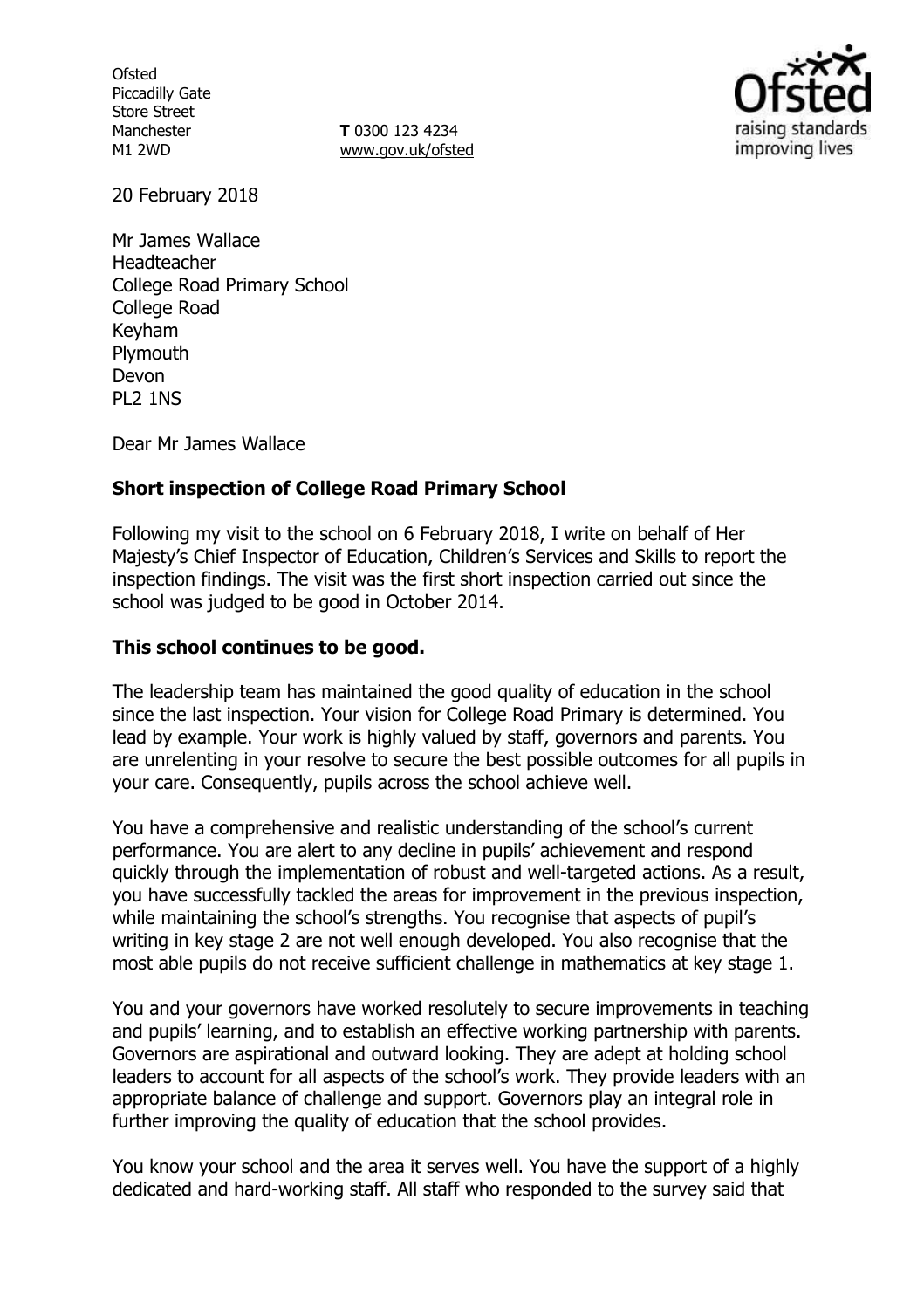

they enjoy working at this school and are proud to be a staff member. They unanimously agree that they are treated fairly and are well supported.

Pupils are welcoming, well mannered and courteous. They behave well. Pupils work hard and have very positive attitudes. My visit to the early years setting highlighted children's interest and engagement in their learning. Staff are attentive to children's needs. They listen carefully and encourage children to talk about what they are doing. Children's good behaviour in the early years shows that they feel safe. Leaders ensure that staffing levels are sufficient to provide children with suitable care and supervision.

Most parents who responded to the online questionnaire, Parent View, agreed that pupils are happy, feel safe and are taught well. Parents said that College Road Primary is a caring school where teachers are friendly, professional and supportive. They said that pupils enjoy their learning. For example, a comment written by one parent, typical of many, said, 'The school constantly strives to make learning fun, practical and useful.'

# **Safeguarding is effective.**

You and your staff place the utmost importance on keeping pupils safe. All safeguarding arrangements are fit for purpose. You have a detailed understanding of the needs of vulnerable pupils and their families. Systems to identify pupils who may be at risk of harm are effective. My discussions with pupils showed that they feel safe and have a trusted adult they can go to with a worry or a concern. They said that adults always do their best to make them feel happy at school.

You ensure that all staff are appropriately trained. Consequently, they understand and implement safeguarding policies and procedures effectively. They have the necessary expertise to recognise the signs of potential abuse quickly. You work effectively with outside agencies and are insistent in securing suitable and timely responses to your concerns. You have appropriate recruitment procedures, which ensure the suitability of your staff to work with children. Governors regularly check the effectiveness of the school's work to keep pupils safe.

### **Inspection findings**

- $\blacksquare$  I examined leaders' actions in ensuring that pupils, including the disadvantaged, make strong progress in writing at key stage 2. Pupils' progress in writing in the 2017 national curriculum assessments was below the national average. Leaders have provided teachers and teaching assistants with the training they need to improve pupils' writing. As a result, staff have the skills and strategies to ensure that pupils achieve well when writing in different genres. Staff have high expectations for what pupils can achieve in writing. They set tasks that provide suitable challenge. As a result, pupils quickly acquire new skills, which they use to develop their ideas effectively.
- Pupils' progress in writing is accelerating. Pupils successfully acquire a range of skills that are appropriate for their age. They use an increasing range of writing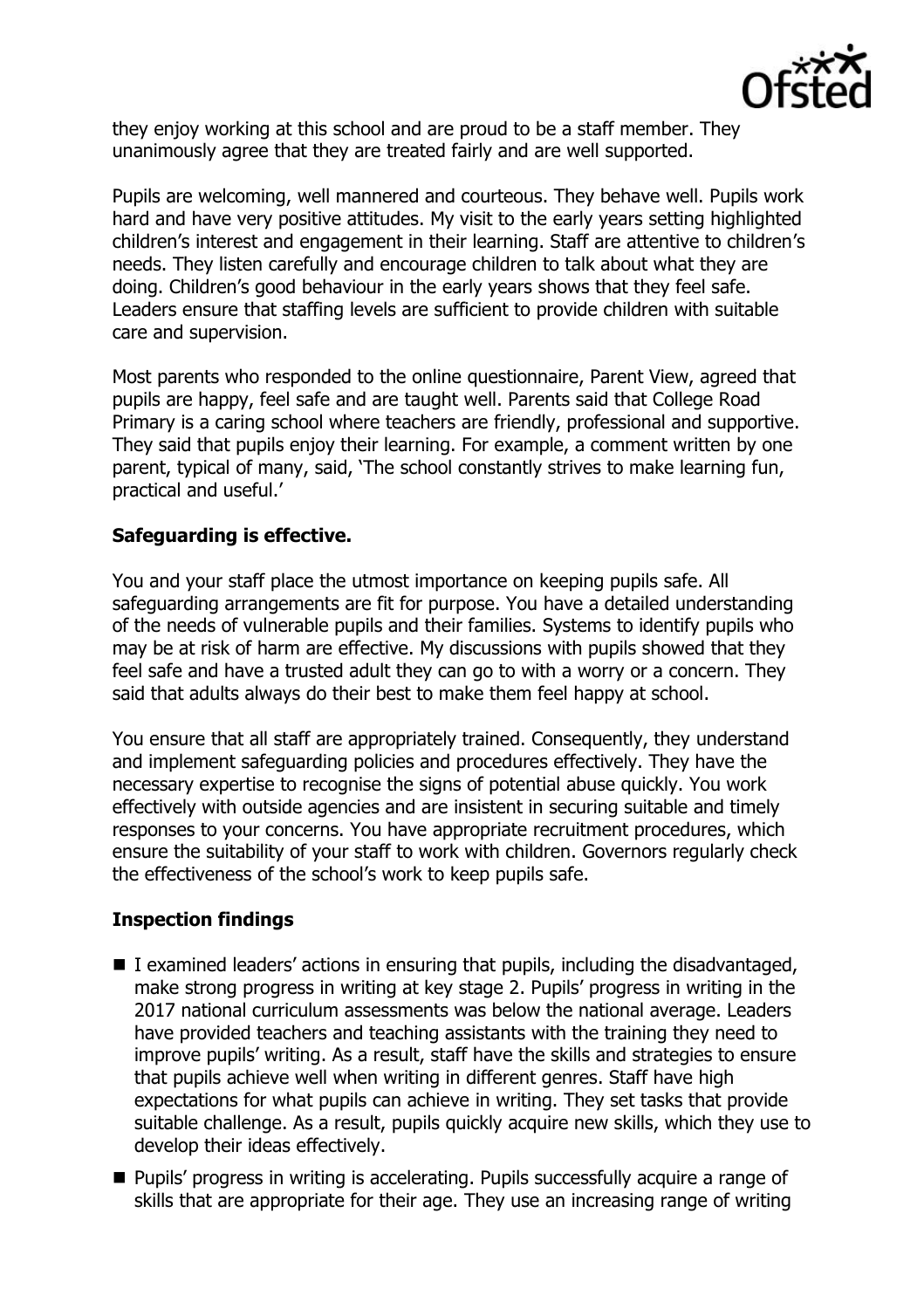

devices and techniques to add meaning to their work and captivate the reader. Disadvantaged pupils make strong progress from their starting points. They quickly develop an understanding of the appropriate and effective use of grammar.

- **Pupils now write more frequently for different purposes. Consequently, they** master new concepts associated with a range of writing genres successfully. For example, in story writing, pupils describe settings, characters and atmosphere well. They include dialogue to build interest and add meaning. However, pupils do not spell or use punctuation accurately enough or write sufficiently neatly when writing for different purposes.
- $\blacksquare$  I also focused on evaluating leaders' actions in ensuring that pupils, including the most able and the disadvantaged, make strong progress in reading at key stage 1. Leaders have reviewed the school's approaches to reading. They have successfully introduced new initiatives to increase pupils' love of books further. Consequently, pupils now say that they enjoy reading. They read with selfassurance and enthusiasm and check effectively that what they have read makes sense. They answer questions about the text and make inferences with confidence about what is being said and done.
- The most able pupils read with a high degree of fluency and accuracy. They make good use of punctuation marks to add expression to their reading. They demonstrate attributes associated with working at greater depth. For example, they make links with other books they have read. They predict what might happen next, based on what they have read so far. When reading, disadvantaged pupils recognise a wide range of common words instantly. This enables them to read aloud fluently and at an appropriate pace.
- Finally, I examined how well leaders are increasing the rates of progress that key stage 1 pupils, including the most able, make in mathematics. Leaders use a range of precisely targeted actions, such as the use of games to support mathematical learning. These have sustained the good standards evident in key stage 1. Teachers use a wide range of resources and methods, including models, images, apparatus and jottings to teach new concepts. As a result, pupils quickly acquire a good range of skills appropriate to their ages. They apply these well in their learning.
- Teachers and teaching assistants use carefully chosen questions to check pupils' abstract and technical knowledge. They support pupils effectively during lessons. Teachers and teaching assistants notice pupils' misconceptions and deal with them. As a result, they ensure that subsequent lessons build well on what pupils have learned previously. Teachers plan lessons that effectively support pupils to develop their facility and conceptual understanding in mathematics. As a result, pupils make strong progress.
- **Pupils routinely apply their skills in mathematics across the wider curriculum and** in real-life contexts. This enables them to engage in solving problems and to demonstrate their mathematical reasoning. The most able pupils are very successful. However, they do not receive enough challenge to ensure that they achieve at the greater depth of which they are capable.